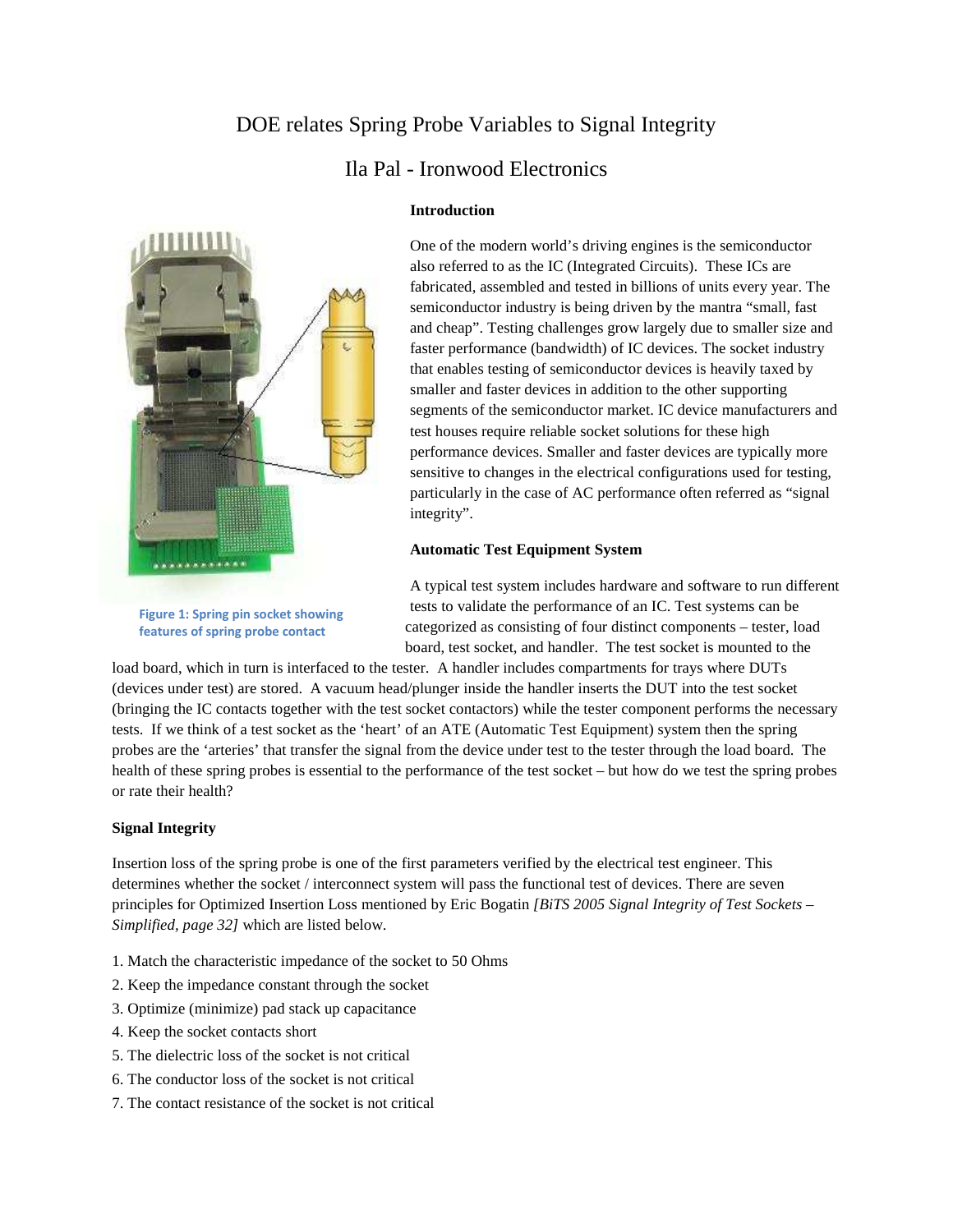Spring pins are a common interconnect medium used in the socket (**Figure 1**) and there is no established relation between critical spring probe parameters and their influence on signal integrity other than keeping those contacts short. There is no baseline reference (or starting point) for spring probe design which is an everyday need due to emerging new application requirements because of the varying functionality of IC devices. For example, an IC with a data rate of 5Gbit/s requires a bandwidth of 2.5GHz. And when functions are extended to  $3<sup>rd</sup>$  or  $5<sup>th</sup>$  harmonics, depending upon the requirement, a corresponding bandwidth of 7.5GHz or 12.5GHz is needed. One way to accomplish this requirement is to over design a spring probe by making it extremely short which means compromising mechanical features for electrical superiority. In addition to electrically testing the IC devices, the spring probes needs to repeat the test for millions of IC devices. This can mean mechanical features become as critical as the electrical requirements. How can one strike a balance between electrical requirements and mechanical features?

## **Design of Experiment**

This following paragraph demonstrates development of a model using DOE (Design of Experiment) to identify the optimized frequency without compromising mechanical features. To develop a model, the first step was to design a set of experiments by identifying key input factors and output responses. In our experiment, we used spring pin length, width and the ground pattern as input variables. We defined bandwidth as our output parameter for each experiment. Spring pin length was varied from 1mm to 4mm while spring pin diameter was varied from 0.25mm to 0.35mm. We used two ground patterns in our experiment. The first configuration was the typical 'G-S-G' and the second employed ground pins surrounding the signal pins in all four directions. Pitch was kept constant at 0.5mm. Full factorial design with 2 levels for each factor resulted in 8 experimental runs. Blocks were not used as the experiment is not dependant on the time factor. **Figure 2** shows run order, input variables and the output variable.

| <b>Standard</b><br><b>Order</b> | <b>Run</b><br><b>Order</b> | <b>Block</b>       | <b>Diameter</b><br>(mm) | <b>Length</b><br>(mm) | <b>Ground</b><br>pattern | <b>Bandwidth</b><br>(GHz) |
|---------------------------------|----------------------------|--------------------|-------------------------|-----------------------|--------------------------|---------------------------|
| $\overline{7}$                  | $\mathbf{1}$               | Block 1            | 0.25                    | $\overline{4}$        | C <sub>2</sub>           | 14                        |
|                                 |                            |                    |                         |                       |                          |                           |
| $\overline{4}$                  | $\overline{2}$             | Block 1            | 0.35                    | $\overline{4}$        | C1                       | 5.6                       |
| 3                               | $\mathbf{3}$               | Block 1            | 0.25                    | $\overline{4}$        | C1                       | 13.9                      |
|                                 |                            |                    |                         |                       |                          |                           |
| $\overline{8}$                  | $\overline{4}$             | Block 1            | 0.35                    | $\overline{4}$        | C <sub>2</sub>           | $\overline{4}$            |
| $\overline{5}$                  | $\overline{5}$             | Block <sub>1</sub> | 0.25                    | $\mathbf 1$           | C <sub>2</sub>           | 31                        |
|                                 |                            |                    |                         |                       |                          |                           |
| 6                               | $6\phantom{.}$             | Block 1            | 0.35                    | $\mathbf{1}$          | C2                       | 14.8                      |
|                                 |                            |                    |                         |                       |                          |                           |
| $\mathbf{2}$                    | $\overline{7}$             | Block 1            | 0.35                    | $\mathbf{1}$          | C1                       | 19                        |
| $\mathbf 1$                     | $\overline{\mathbf{g}}$    | Block 1            | 0.25                    | $\mathbf 1$           | C1                       | 33                        |

**Figure 2: Design of Experiments table showing run order, input variables and the output variable**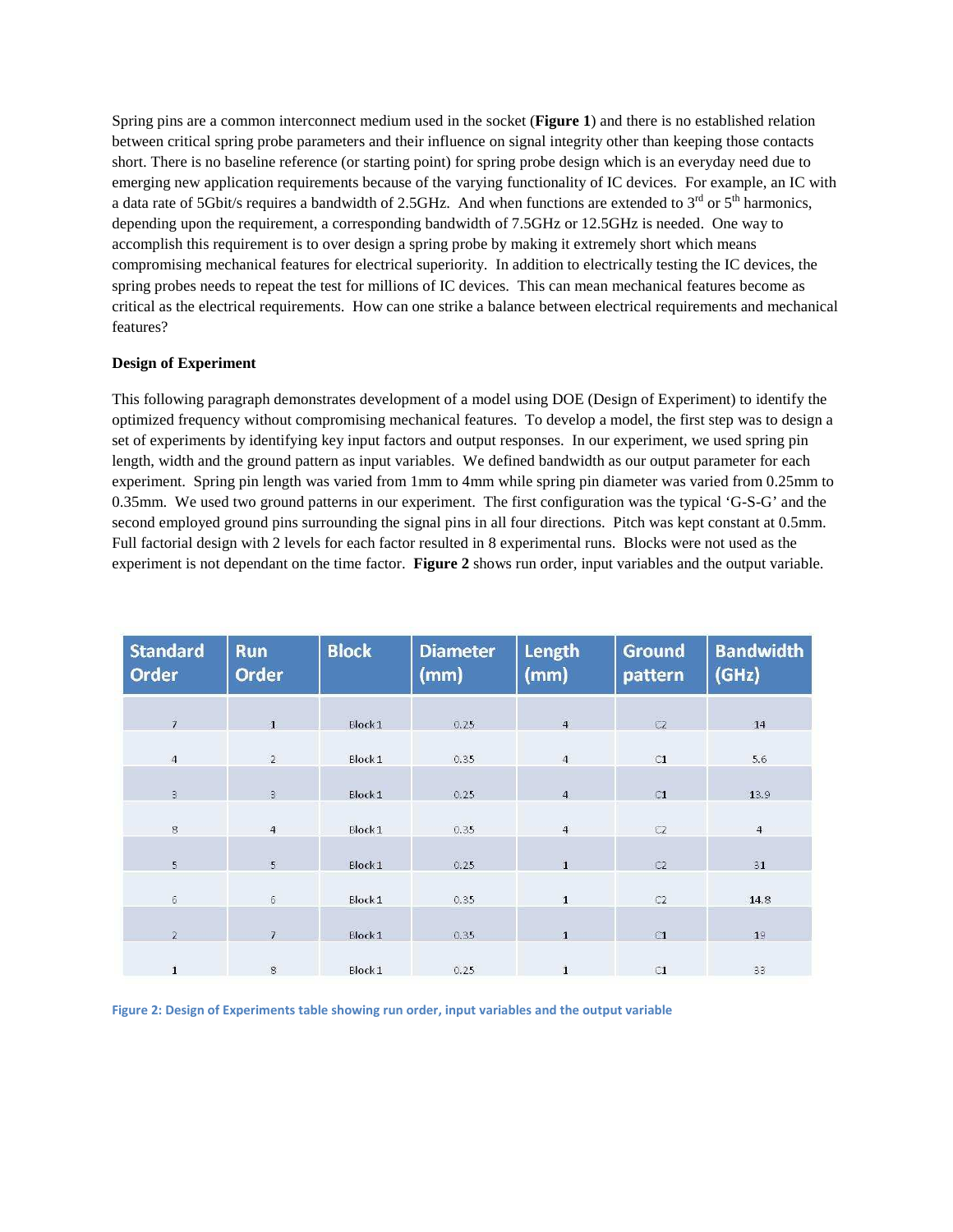## **Statistical Model**

After running experiments, results were analyzed using DOE software. The first step in analyzing the data was to identify which input variables and their interactions had significant influence on the output variable. Typically, half normal plot and pareto charts are used to separate the significant variables from the insignificant ones. From **Figure** 3, it can be seen clearly that spring pin length had the ultimate effect on bandwidth, followed by spring pin diameter.



Figure 3: Half normal plot and Pareto charts showing the significant input factors from the insignificant ones

These are known as 'main effects'. The ground pattern did not have any influence on the bandwidth and so does the interaction of input variables. The next step was to generate an equation using these two input variables. DOE software presents this model through regression analysis.

#### **Bandwidth = 65.85 65.85 - 121.25 \* Diameter - 5.025 \* Length.**

#### **Analysis of Variance**

The above equation is valid within the limits used in our experiments (spring pin length from 1mm to 4mm and spring pin diameter from 0.25mm to 0.35mm). The next step is to verify the validity of the model using analysis of the variance function (ANOVA) in the DOE software. The Model F-value of 62.78 generated by ANOVA implies the variance function (ANOVA) in the DOE software. The Model F-value of 62.78 generated by ANOVA implies the model is significant. There is always a question of error percentage. There is only a 0.03% chance that a "Model F-Value" this large could occur due to noise. "Prob  $>$  F" value is less than 0.05 which indicates that the model terms are significant with a 95% confidence interval criteria. In this case, spring pin length and diameter are significant model terms. Values greater than 0.1 indicate the model terms are not significant (i.e. ground pattern and other interactions between input variables). Another factor used to validate the model is R-square (correlation factor). The maximum correlation is 1.00. In our case, the R-square value is 0.96 which means the model is very much coherent with the experimental data. factor). The maximum correlation is 1.00. In our case, the R-square value is 0.96 which means the model is very<br>much coherent with the experimental data.<br>Model Validation<br>After developing the model and determining the rela

#### **Model Validation**

next step was to verify the model through experimentation. The main objective was to maximize spring pin bandwidth. Once this criterion was set in the DOE software, many solutions were found. The selected solution for bandwidth. Once this criterion was set in the DOE software, many solutions were found. The selected solution for<br>our experiment recommended 1mm long and 0.25mm diameter spring pins with the G-S-G pattern. The software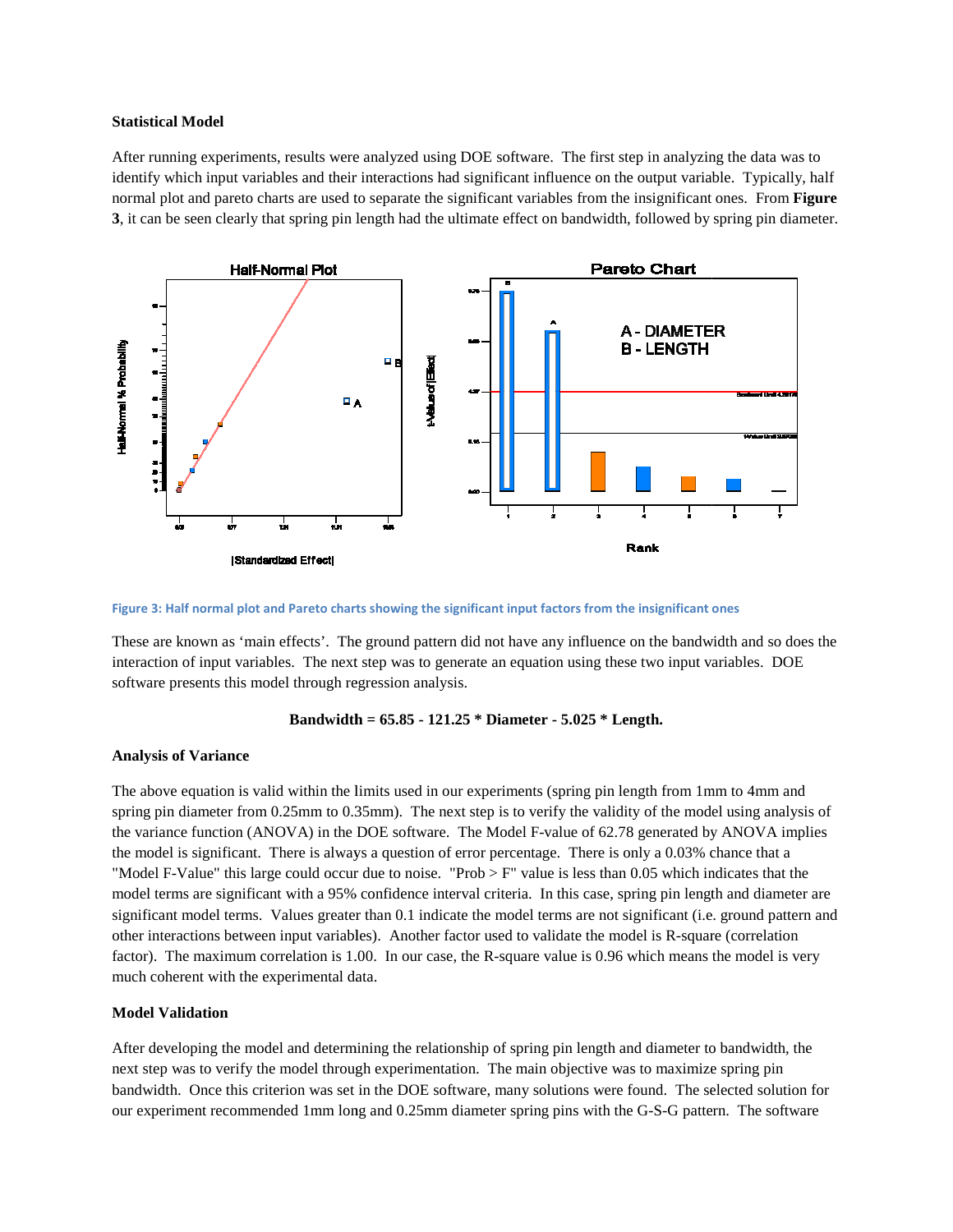also predicted the output bandwidth to be 30.5 GHz with a desirability of this outcome at 91%. The experiment was run using the selected solution variables and the results are shown in **Figure 4**.



**Figure 4: Maximum bandwidth criteria represented in frequency versus insertion loss graph**

From the graph, it can be seen that the insertion loss of  $-1dB = 30.9GHz$ . This frequency is within 1.3% of the predicted value of 30.5GHz. The verification experiment proved the model was valid.

In order to be sure, a second experiment was planned to verify the model. We chose two parameters optimization. In this case, the main objective was to maximize both spring pin bandwidth and spring pin length. Maximizing spring pin bandwidth and spring pin length gains a mechanical advantage without losing electrical requirements. Maximum pin length (and thus a maximum spring length) ensures proper contact force. This 'must have' feature in direct correlation to DC resistance also suits better interconnect compliance. Target PCBs need more compliance to accommodate co-planarity variations due to mask thickness or plating thickness variations. IC devices with warpage, ball height variation also need more compliance to engage all pins, leads or balls. Once this criterion of maximum spring pin bandwidth and maximum spring pin length was set in the DOE software, many solutions were found. The selected solution for our experiment recommended 0.25mm diameter and 3.64mm long spring pins with a ground pattern around all signal pins. The software also predicted the output bandwidth to be 17.25 GHz with a desirability of this outcome at only 63%. Then the experiment was run using the selected solution variables and the results were shown in **Figure 5**. From the graph, it can be seen that the insertion loss of -1dB = 15.2GHz. This frequency was within 12% of the predicted value of 17.25GHz. Since the model cautioned that the desirability was only 63%, the actual result has to be used with a proper safety margin. The second experimental run also proved the model was valid (with proper precautionary measures).